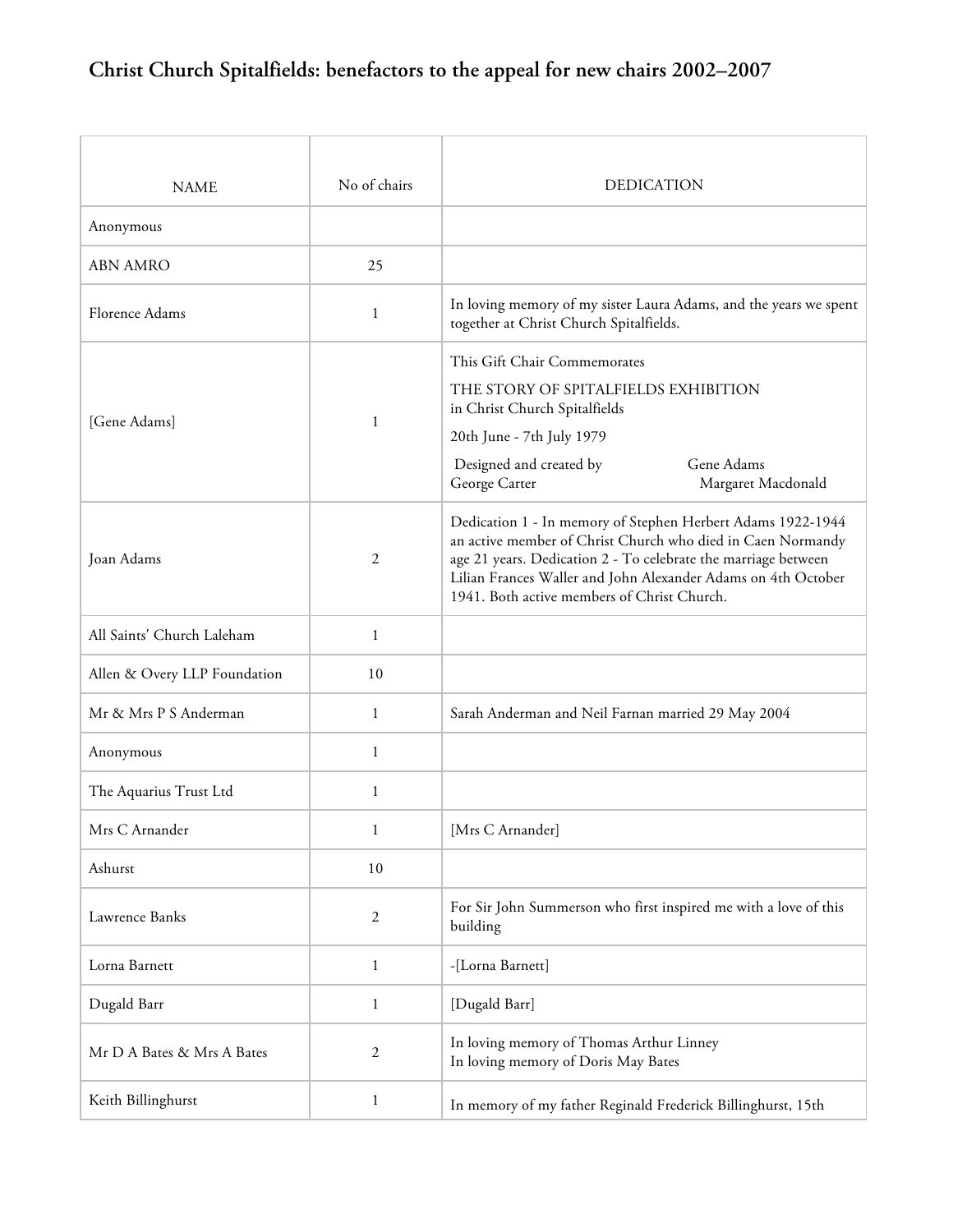|                                            |                | September 1914 - 12th December 1985 who sang in Sanderstead<br>Congregational Church Choir, circa 1955-1980 |
|--------------------------------------------|----------------|-------------------------------------------------------------------------------------------------------------|
| Carey Bowtell                              | 1              |                                                                                                             |
| Mrs ER Brihi                               | $\mathbf{1}$   | For the Brihi Family                                                                                        |
| Mavis Bullwinkle                           | $\mathbf{1}$   |                                                                                                             |
| Mr WJ Burn                                 | 1              | W and J Burn                                                                                                |
| <b>BJ</b> Cadbury                          | 1              | [B.J. Cadbury]                                                                                              |
| David & Julia Cade                         | 6              |                                                                                                             |
| (Julius Carrington)                        | 1              | David & Ruth Happy Christmas<br>Love Julius & Rebecca                                                       |
| Julian Cazalet<br>Jenny Cazalet            | $\mathfrak{2}$ |                                                                                                             |
| Esme Chandler                              | 3              | [Esme Chandler] In memory of Edmund Richard Chandler 1923-<br>2002                                          |
|                                            |                | To celebrate the birthday of Esme Chandler from her friends                                                 |
| D J Bartley                                | $\mathbf{1}$   |                                                                                                             |
| Angela Baumgate                            | $\mathbf{1}$   |                                                                                                             |
| Mrs R Cymberg                              | 1              |                                                                                                             |
| Mr and Mrs R Kingsley                      | $\mathbf{1}$   |                                                                                                             |
| Derek Parker                               | 1              |                                                                                                             |
| <b>Brent and Caroline Clark</b>            | 1              | For Alice Harris; Purveyor of the finest lemon meringue pies. Wife<br>of Fred. 1916-2003                    |
| Geoffrey Collens                           | $\mathbf{1}$   | To celebrate my 70th birthday                                                                               |
| The Cook & The Butler Event<br>Company Ltd | 1              | The Cook & The Butler Event Company Ltd                                                                     |
| Michael Coyle                              | 1              |                                                                                                             |
| John Crisp                                 | $\mathfrak{2}$ | John Crisp: In memoriam Peter Lerwill                                                                       |
| SP Datta                                   | 1              | [S P Datta] Jessica Datta                                                                                   |
| John Davies                                | $\mathfrak{2}$ |                                                                                                             |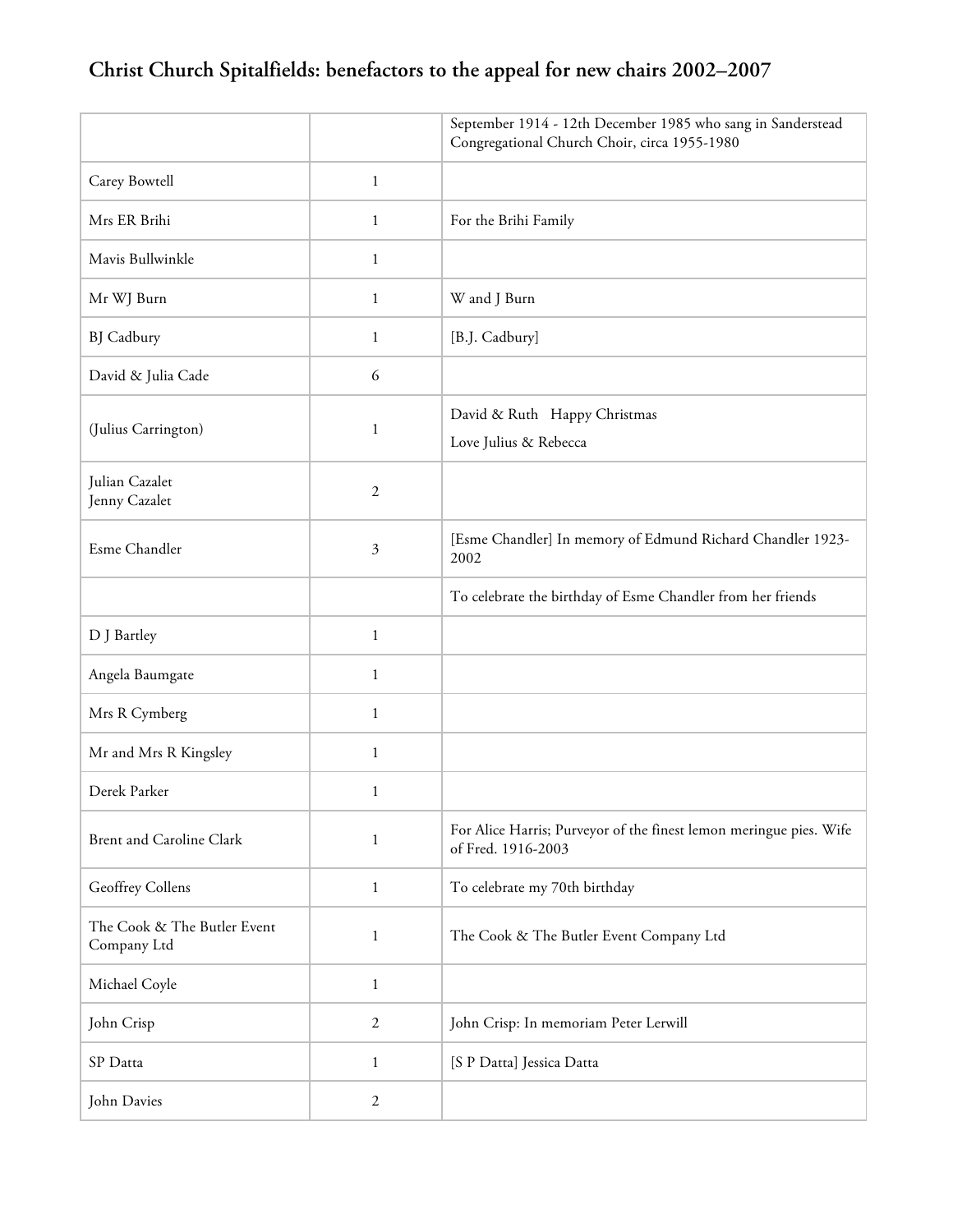| Harry Dawson                   | 1              |                                                                                                                                                                                   |
|--------------------------------|----------------|-----------------------------------------------------------------------------------------------------------------------------------------------------------------------------------|
| Hugh and Charlie de Wet        | 2              |                                                                                                                                                                                   |
| Gail Dinner and Daniel Freeman | 1              | Commemorating the re-opening of Christ Church, may it glorify<br>our heavenly Father                                                                                              |
| Dr Julia P Ellis               | 1              | From Dr Julia P Ellis: in thankful memory and appreciation of<br>Peter Lerwill 1932-2004                                                                                          |
| Peter Ellis                    | 1              | To my beloved brother Norman, who died in May - Peter Ellis                                                                                                                       |
| JR Fowling                     | 1              | - [J R Fowling]                                                                                                                                                                   |
| Mrs P Freshwater               | 2              | From Donovan and Pamela Freshwater                                                                                                                                                |
| Susan and Katy Gold            | 2              | who enjoyed so many fine summer evenings at the Festivals                                                                                                                         |
| Diana Morgan Gray              | 1              | In memory of Amy and William Morgan                                                                                                                                               |
| M Greenhalgh                   | 1              | In memoriam David Jacques Way                                                                                                                                                     |
| Michael Gwinnell               | 1              | In memory of Anthony Tootal, 1947 - 2005                                                                                                                                          |
| Hammerson plc (SDG)            | 2              |                                                                                                                                                                                   |
| Marie C Hodgkin                | 1              | In memory of my late husband Eliot Hodgkin who was since 1979<br>deeply involved and interested in the development of Fournier<br>Street and in the restoration of Christ Church. |
| Clive Lampard                  | 1              | In memory of Roy Lampard, father of Owen, Duncan and Clive<br>and husband of Renee                                                                                                |
| Martin Lane                    | 1              | Dedicated to the memory of Monica Anne Lane                                                                                                                                       |
| Lesley Lewis                   |                |                                                                                                                                                                                   |
| Jeremy Lindon                  | 1              | In memory of Peter Lerwill                                                                                                                                                        |
| Paul and Susan McCreesh        | $\mathbf{1}$   |                                                                                                                                                                                   |
| Daryl McKeown                  | 1              | In fond memory of Peter Lerwill                                                                                                                                                   |
| CWA Murray                     | 1              | C.W.A. Murray                                                                                                                                                                     |
| Eleanor Murray                 | $\overline{2}$ | In memory of Donald Findlay and Michael Gillingham<br>From Eleanor Murray                                                                                                         |
| James Parker                   | $\mathbf{2}$   |                                                                                                                                                                                   |
| Joseph and Celia Pelligrin     | 2              | In thanksgiving and appreciation of God's hand upon our lives and                                                                                                                 |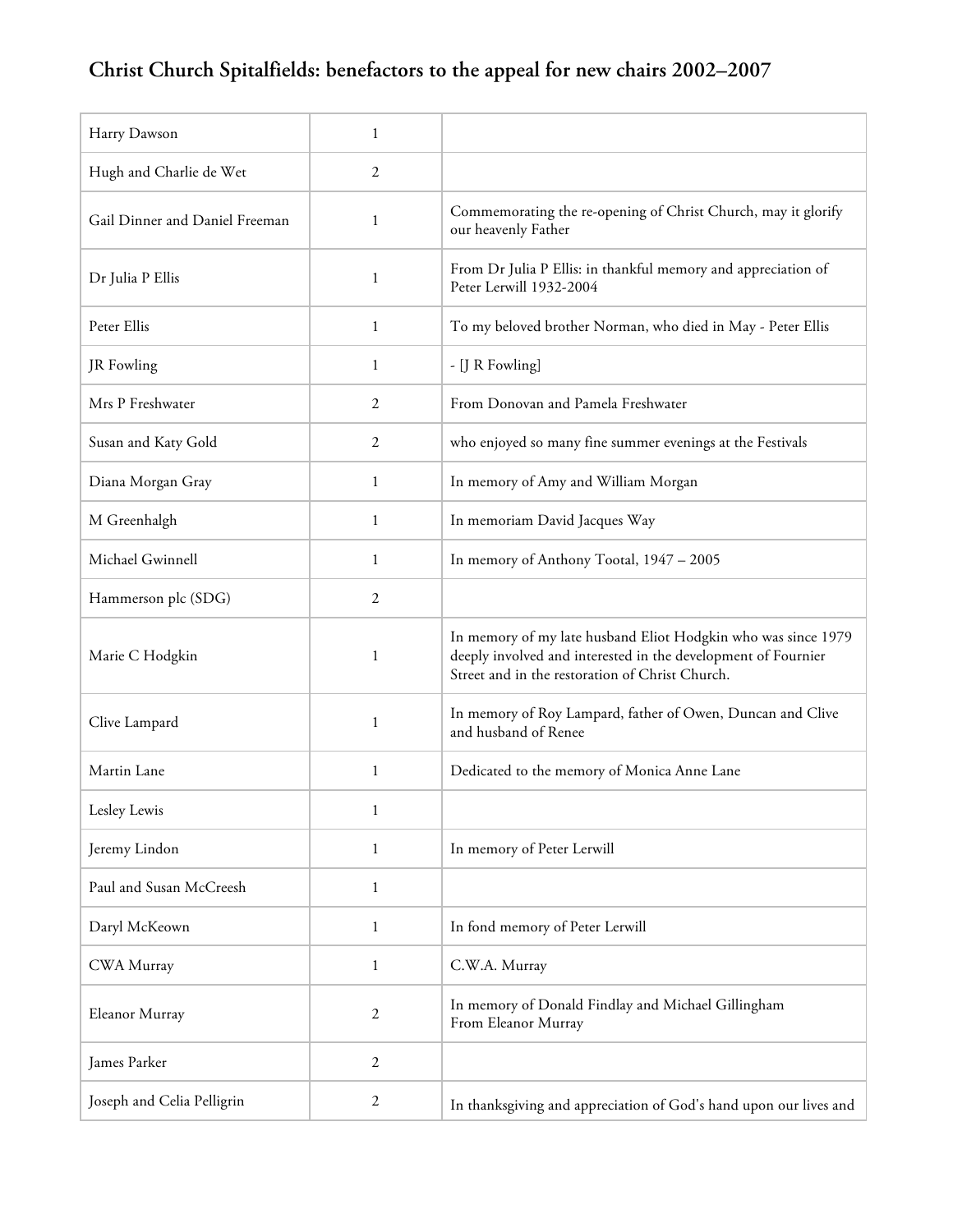|                                  |                | those of our loved ones                                                                                                                                           |
|----------------------------------|----------------|-------------------------------------------------------------------------------------------------------------------------------------------------------------------|
| Pauline Pinder                   | 2              | -[Pauline Pinder]                                                                                                                                                 |
| Robin A Porter                   | $\mathbf{1}$   | In memory of Edmund Richard Chandler 1923 - 2002                                                                                                                  |
| Mr N R Power                     | 1              |                                                                                                                                                                   |
| Terence Michael Preston          | 1              | For my mother Elsie Victoria Preston (nee Reitz) on the occasion<br>of her 90th birthday 23 July 2005. Her parents were married in<br>this church 18 April 1897.  |
|                                  | 3              | In loving memory of the life of Elsie Victoria Preston (1915-2008)<br>from her family and friends.                                                                |
| Nigel & Vivien Prevost           | 1              | To the glory of God and in loving memory of our Huguenot<br>ancestors who worshipped at Christ Church since its Dedication in<br>Nigel and Vivien Prevost<br>1729 |
| (Sue Prickett)                   | 1              | One chair each for Sue Prickett and John Bryer on reaching our<br>60th birthdays.                                                                                 |
| A Pugh-Thomas                    | $\mathbf{1}$   | A Pugh-Thomas: in memory of Dr and Mrs John Pugh Thomas                                                                                                           |
| Nicholas Riddell                 | 1              | [Nicholas Riddell]                                                                                                                                                |
| Mrs Eleanor Ryan                 | 1              | This chair is given with a prayer that god will continue to bless the<br>life and ministry of Christ Church both in Spitalfields and beyond.                      |
| Jonathan Scott                   | 2              | Dedication 1 - Francis Willoughby Scott (1915 - 2004)<br>Dedication 2 - Laura Kinsella (2005)                                                                     |
| Salvatore Scotti                 | 1              | In memory of my cousin, Lucia Barrile 1970 - 2000, whose love,<br>compassion, kindness and courage are deeply missed by all who<br>knew her.                      |
| CJH Simpson                      | 1              | In celebration of my sons, James and Jonathan Simpson                                                                                                             |
| Mr & Mrs Peter Smith             | $\overline{2}$ | Charlotte and Rachel<br>Judy and Peter                                                                                                                            |
| H. Sohanpal (Carrington & Partn) | 1              | For all those passing generations, who have made Spitalfields so<br>humble and unique. Hardy Sohanpal, Carrington & Partners                                      |
|                                  | 1              | To commemorate the 90th birthday of Fred Sowan on 14th<br>December 2004                                                                                           |
| Peter and Dimity Spiller         | 1              |                                                                                                                                                                   |
|                                  | 1.5            | From the volunteer stewards of Spitalfields Festival who have<br>enjoyed many concerts in this church                                                             |